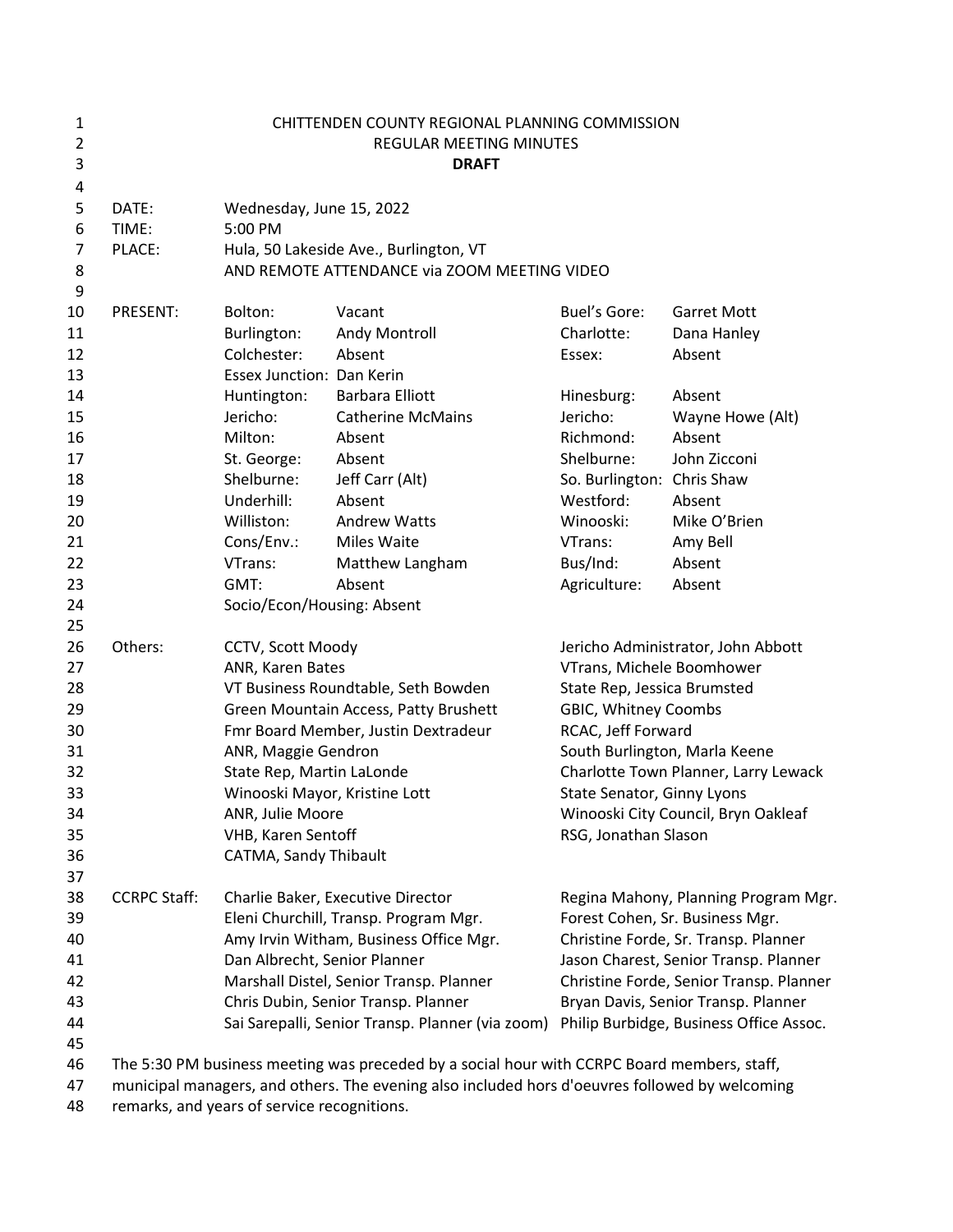| $\mathbf{1}$                                                                                 |    |                                                                                                                                                                                                                                                                                                                                                                                                                                                                                                                                                                                                                                                                                                                                                                                                                                                                                                                                                                                                                                                                                                                                                                          |  |  |  |  |
|----------------------------------------------------------------------------------------------|----|--------------------------------------------------------------------------------------------------------------------------------------------------------------------------------------------------------------------------------------------------------------------------------------------------------------------------------------------------------------------------------------------------------------------------------------------------------------------------------------------------------------------------------------------------------------------------------------------------------------------------------------------------------------------------------------------------------------------------------------------------------------------------------------------------------------------------------------------------------------------------------------------------------------------------------------------------------------------------------------------------------------------------------------------------------------------------------------------------------------------------------------------------------------------------|--|--|--|--|
| $\overline{2}$                                                                               |    | 1. Call to order; Attendance; Changes to the Agenda. The meeting was called to order at 5:37 PM by                                                                                                                                                                                                                                                                                                                                                                                                                                                                                                                                                                                                                                                                                                                                                                                                                                                                                                                                                                                                                                                                       |  |  |  |  |
| 3                                                                                            |    | the Chair, Catherine McMains. Catherine apologized for missing the in-person gathering. She was                                                                                                                                                                                                                                                                                                                                                                                                                                                                                                                                                                                                                                                                                                                                                                                                                                                                                                                                                                                                                                                                          |  |  |  |  |
| 4                                                                                            |    | happy to have the Zoom option available.                                                                                                                                                                                                                                                                                                                                                                                                                                                                                                                                                                                                                                                                                                                                                                                                                                                                                                                                                                                                                                                                                                                                 |  |  |  |  |
| 5                                                                                            |    |                                                                                                                                                                                                                                                                                                                                                                                                                                                                                                                                                                                                                                                                                                                                                                                                                                                                                                                                                                                                                                                                                                                                                                          |  |  |  |  |
| 6                                                                                            | 2. | Public Comment Period on Items NOT on the Agenda. There were none.                                                                                                                                                                                                                                                                                                                                                                                                                                                                                                                                                                                                                                                                                                                                                                                                                                                                                                                                                                                                                                                                                                       |  |  |  |  |
| $\overline{7}$                                                                               |    |                                                                                                                                                                                                                                                                                                                                                                                                                                                                                                                                                                                                                                                                                                                                                                                                                                                                                                                                                                                                                                                                                                                                                                          |  |  |  |  |
| 8                                                                                            | 3. | Action on Consent Agenda -MPO Action. There were none.                                                                                                                                                                                                                                                                                                                                                                                                                                                                                                                                                                                                                                                                                                                                                                                                                                                                                                                                                                                                                                                                                                                   |  |  |  |  |
| 9                                                                                            |    |                                                                                                                                                                                                                                                                                                                                                                                                                                                                                                                                                                                                                                                                                                                                                                                                                                                                                                                                                                                                                                                                                                                                                                          |  |  |  |  |
| 10                                                                                           |    | 4. Approve Minutes of the May 18, 2022, Board Meeting.                                                                                                                                                                                                                                                                                                                                                                                                                                                                                                                                                                                                                                                                                                                                                                                                                                                                                                                                                                                                                                                                                                                   |  |  |  |  |
| 11                                                                                           |    | JEFF CARR MADE A MOTION, SECONDED BY DANA HANLEY, TO APPROVE THE MAY 18, 2022, BOARD                                                                                                                                                                                                                                                                                                                                                                                                                                                                                                                                                                                                                                                                                                                                                                                                                                                                                                                                                                                                                                                                                     |  |  |  |  |
|                                                                                              |    |                                                                                                                                                                                                                                                                                                                                                                                                                                                                                                                                                                                                                                                                                                                                                                                                                                                                                                                                                                                                                                                                                                                                                                          |  |  |  |  |
| 12                                                                                           |    | MEETING WITH CORRECTIONS IF ANY. THE MOTION CARRIED UNANIMOUSLY.                                                                                                                                                                                                                                                                                                                                                                                                                                                                                                                                                                                                                                                                                                                                                                                                                                                                                                                                                                                                                                                                                                         |  |  |  |  |
| 13                                                                                           |    |                                                                                                                                                                                                                                                                                                                                                                                                                                                                                                                                                                                                                                                                                                                                                                                                                                                                                                                                                                                                                                                                                                                                                                          |  |  |  |  |
| 14                                                                                           |    | Catherine McMains asked about page 2 line 16, specifically whether the TIP information<br>$\bullet$                                                                                                                                                                                                                                                                                                                                                                                                                                                                                                                                                                                                                                                                                                                                                                                                                                                                                                                                                                                                                                                                      |  |  |  |  |
| 15                                                                                           |    | about an \$8,000 right of way was correct. Christine Forde verified the information was                                                                                                                                                                                                                                                                                                                                                                                                                                                                                                                                                                                                                                                                                                                                                                                                                                                                                                                                                                                                                                                                                  |  |  |  |  |
| 16                                                                                           |    | correctly reflected in the minutes.                                                                                                                                                                                                                                                                                                                                                                                                                                                                                                                                                                                                                                                                                                                                                                                                                                                                                                                                                                                                                                                                                                                                      |  |  |  |  |
| 17                                                                                           |    | Jeff Carr wanted to clarify that when the May meeting began, he was serving as the primary<br>$\bullet$                                                                                                                                                                                                                                                                                                                                                                                                                                                                                                                                                                                                                                                                                                                                                                                                                                                                                                                                                                                                                                                                  |  |  |  |  |
| 18                                                                                           |    | representative for Shelburne; however, John took over as the primary representative when                                                                                                                                                                                                                                                                                                                                                                                                                                                                                                                                                                                                                                                                                                                                                                                                                                                                                                                                                                                                                                                                                 |  |  |  |  |
| 19                                                                                           |    | he arrived.                                                                                                                                                                                                                                                                                                                                                                                                                                                                                                                                                                                                                                                                                                                                                                                                                                                                                                                                                                                                                                                                                                                                                              |  |  |  |  |
| 20                                                                                           |    |                                                                                                                                                                                                                                                                                                                                                                                                                                                                                                                                                                                                                                                                                                                                                                                                                                                                                                                                                                                                                                                                                                                                                                          |  |  |  |  |
| 21                                                                                           | 5. | Consent Agenda - Transportation Improvement Program (TIP) Amendments                                                                                                                                                                                                                                                                                                                                                                                                                                                                                                                                                                                                                                                                                                                                                                                                                                                                                                                                                                                                                                                                                                     |  |  |  |  |
| 23<br>24<br>25<br>26<br>27<br>28<br>29<br>30<br>31<br>32<br>33<br>34<br>35<br>36<br>37<br>38 |    | Catherine referred members to the memo included in the packet, regarding the following TIP<br>Amendments.<br>Shelburne Street Roundabout, Project HP085, Amendment FY22-37.<br>$\bullet$<br>Move \$3,481,580 in construction funds from FY21 to FY22 and FY23 as follows:<br>\$2,812,829 in FY22 for a new total of \$7,494,629; \$861,183 plus an additional \$192,432 for a<br>new total of \$2,617,482.<br>Severance Corners Intersection Project, Project HP110, Amendment FY22-38.<br>Advance funds from FY23 to FY22 as follows -- \$300,000 for preliminary engineering and<br>\$1,250,000 for right-of-way. \$2,323,409 remains for construction in FY23 and additional<br>funds will be added in FY24.<br>Milton Salt and Sand Shed, Project OT051, Amendment FY22-39<br>This project was awarded a \$300,000 (federal) Transportation Alternatives award in 2022.<br>Add \$200,000 for design in FY22.<br>Hinesburg Sidewalk Relocation and Crosswalk Improvements, Project BP118, Amendment<br>FY22-40Description of TIP Change: This project was awarded a \$102,460 (federal)<br>Transportation Alternatives award in 2022. Add \$50,000 for design in FY22 |  |  |  |  |
|                                                                                              |    |                                                                                                                                                                                                                                                                                                                                                                                                                                                                                                                                                                                                                                                                                                                                                                                                                                                                                                                                                                                                                                                                                                                                                                          |  |  |  |  |
| 39                                                                                           |    |                                                                                                                                                                                                                                                                                                                                                                                                                                                                                                                                                                                                                                                                                                                                                                                                                                                                                                                                                                                                                                                                                                                                                                          |  |  |  |  |
| 40                                                                                           |    | JEFF CARR MADE A MOTION, SECONDED BY DAN KERIN, TO APPROVE THE CONSENT AGENDA ITEMS                                                                                                                                                                                                                                                                                                                                                                                                                                                                                                                                                                                                                                                                                                                                                                                                                                                                                                                                                                                                                                                                                      |  |  |  |  |
| 41                                                                                           |    | AS PRESENTED IN THE PACKET. THE MOTION CARRIED UNANIMOUSLY WITH MPO MEMBERS.                                                                                                                                                                                                                                                                                                                                                                                                                                                                                                                                                                                                                                                                                                                                                                                                                                                                                                                                                                                                                                                                                             |  |  |  |  |
| 42                                                                                           |    |                                                                                                                                                                                                                                                                                                                                                                                                                                                                                                                                                                                                                                                                                                                                                                                                                                                                                                                                                                                                                                                                                                                                                                          |  |  |  |  |
| 43                                                                                           | 6. | Warn Public Hearing for FY23-26 Transportation Improvement Program (TIP)                                                                                                                                                                                                                                                                                                                                                                                                                                                                                                                                                                                                                                                                                                                                                                                                                                                                                                                                                                                                                                                                                                 |  |  |  |  |
| 44                                                                                           |    | JEFF CARR MADE A MOTION, SECONDED BY ANDY MONTROLL, TO WARN A PUBLIC HEARING FOR                                                                                                                                                                                                                                                                                                                                                                                                                                                                                                                                                                                                                                                                                                                                                                                                                                                                                                                                                                                                                                                                                         |  |  |  |  |
|                                                                                              |    | THE FY23-26 TRANSPORTATION IMPROVEMENT PROGRAM AT THE JULY 20 BOARD MEETING                                                                                                                                                                                                                                                                                                                                                                                                                                                                                                                                                                                                                                                                                                                                                                                                                                                                                                                                                                                                                                                                                              |  |  |  |  |
| 45                                                                                           |    |                                                                                                                                                                                                                                                                                                                                                                                                                                                                                                                                                                                                                                                                                                                                                                                                                                                                                                                                                                                                                                                                                                                                                                          |  |  |  |  |
| 46                                                                                           |    | BEGINNING AT 6:00PM. THE MOTION CARRIED UNANIMOUSLY WITH MPO MEMBERS.                                                                                                                                                                                                                                                                                                                                                                                                                                                                                                                                                                                                                                                                                                                                                                                                                                                                                                                                                                                                                                                                                                    |  |  |  |  |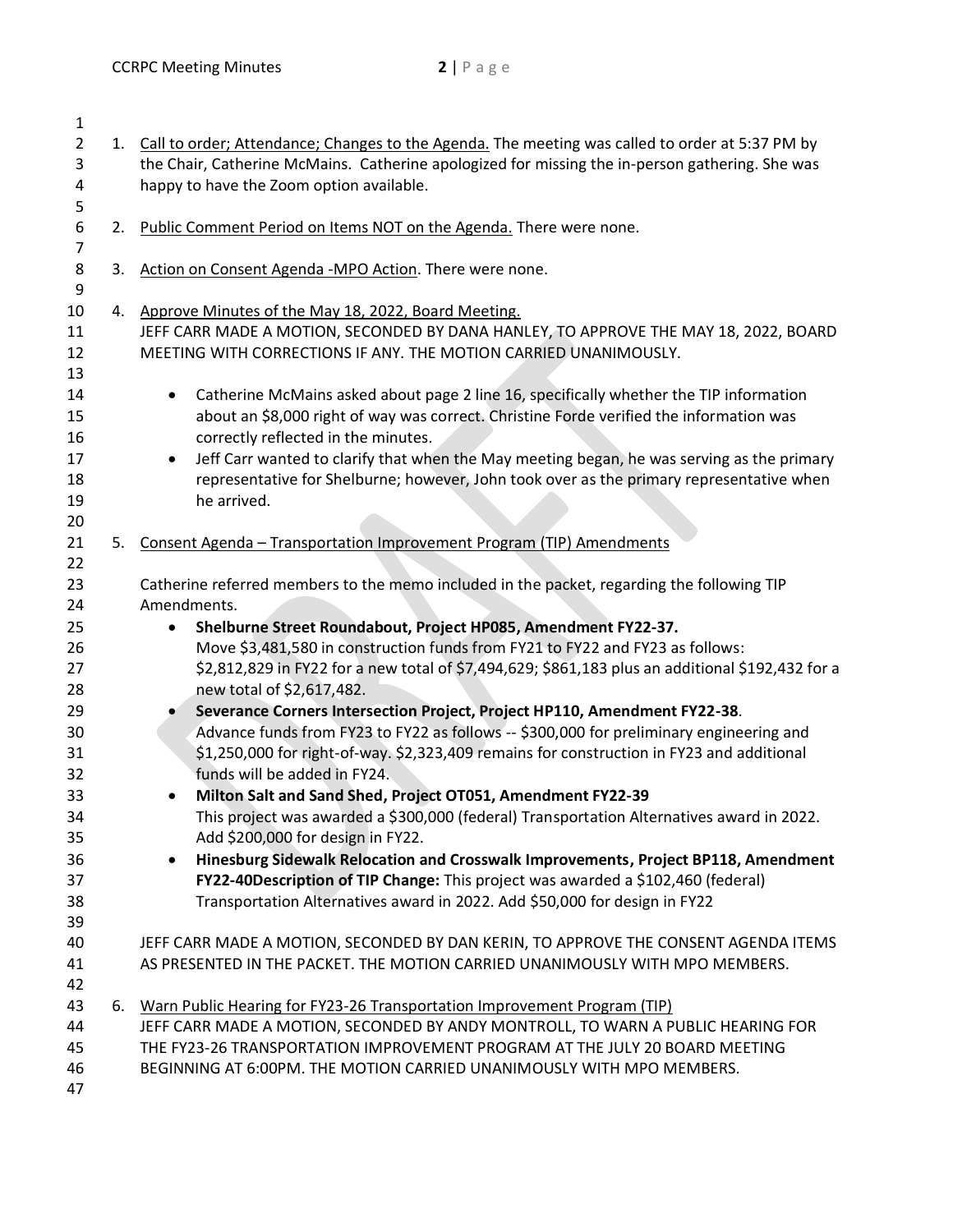| $\mathbf{1}$   |                                                                                                    |
|----------------|----------------------------------------------------------------------------------------------------|
| $\overline{2}$ | 7. Election of Officers and Executive Committee:                                                   |
| 3              | Catherine McMains reviewed the recommended slate of candidates. She said Mike O'Brien is the       |
| 4              | chair of this committee. Catherine asked for any additional nominations from the floor. There were |
| 5              | none. JEFF CARR MADE A MOTION TO CLOSE NOMINATIONS FROM THE FLOOR, SECONDED BY                     |
| 6              | GARRET MOTT. THE MOTION CARRIED UNANIMOUSLY. CHRIS SHAW MADE A MOTION, SECONDED                    |
| $\overline{7}$ | BY JEFF CARR, TO APPROVE THE SLATE OF OFFICERS FOR FY23 AS RECOMMENDED BY THE BOARD                |
| 8              | DEVELOPMENT COMMITTEE ON APRIL 6, 2022. THE MOTION CARRIED UNANIMOUSLY.                            |
| 9              |                                                                                                    |
| 10             | Catherine McMains, Chair                                                                           |
| 11             | Chris Shaw, Vice-Chair<br>$\bullet$                                                                |
| 12             | Bard Hill, Secretary/Treasurer<br>$\bullet$                                                        |
| 13             | Jacki Murphy, At-Large for Towns over 5000<br>٠                                                    |
| 14             | Michael Bissonnette, At-Large for Towns under 5000                                                 |
| 15             | Mike O'Brien, Immediate Past Chair<br>$\bullet$                                                    |
| 16             |                                                                                                    |
| 17             | Jeff Carr thanked Mike Bissonnette for stepping into the Executive Committee role.                 |
| 18             |                                                                                                    |
| 19             | 8. Appointment of CCRPC Member and Alternate to Lamoille Basin Water Quality Council.              |
| 20             | Catherine reminded members that the Board previously appointed Kate Lalley to the council in the   |
| 21             | spring. However, Kate resigned in May and Brad Holden volunteered to step into the role.           |
| 22             | Additionally, Sai Sarepalli (CCRPC staff) agreed to serve on the council as an alternate.          |
| 23             |                                                                                                    |
| 24             | JEFF CARR MADE A MOTION, SECONDED BY CHRIS SHAW, TO APPROVE THE APPOINTMENTS OF BRAD               |
| 25             | HOLDEN AND SAI SAREPALLI, TO THE LAMOILLE BASIN WATER QUALITY COUNCIL. THE MOTION                  |
| 26             | CARRIED UNANIMOUSLY.                                                                               |
| 27             |                                                                                                    |
| 28             | 9. FY23 Meeting Calendar                                                                           |
| 29             | Catherine referred members to the memo included in the packet. As the memo indicated,              |
| 30             | Vermont's Open Meeting Law requires public bodies clearly designate the time and place of all      |
| 31             | regular meetings. JEFF CARR MADE A MOTION, SECONDED BY GARRET MOTT, TO APPROVE THE                 |
| 32             | FY23 MEETING CALENDAR AS RECOMMENDED IN THE MEMO. THE MOTION CARRIED                               |
| 33             | UNANIMOUSLY.                                                                                       |
| 34             |                                                                                                    |
| 35             | 10. Staff Recognition Resolutions                                                                  |
| 36             | Catherine recognized staff members of the CCRPC for years of service. She explained the meeting    |
| 37             | packet included six resolutions honoring CCRPC Staff, as follows:                                  |
| 38             |                                                                                                    |
| 39             | Ten years of service resolutions:                                                                  |
| 40             | Chris Dubin, Senior Transportation Planner                                                         |
| 41             | Sai Sarepalli, Senior Transportation Planner                                                       |
| 42             | Regina Mahony, Planning Program Manager                                                            |
| 43             |                                                                                                    |
| 44             | <b>Fifteen years of service resolutions</b>                                                        |
| 45             | Jason Charest, Senior Transportation Planner                                                       |
| 46             | Bryan Davis, Senior Transportation Planner                                                         |
| 47             | Eleni Churchill, Transportation Program Manager                                                    |